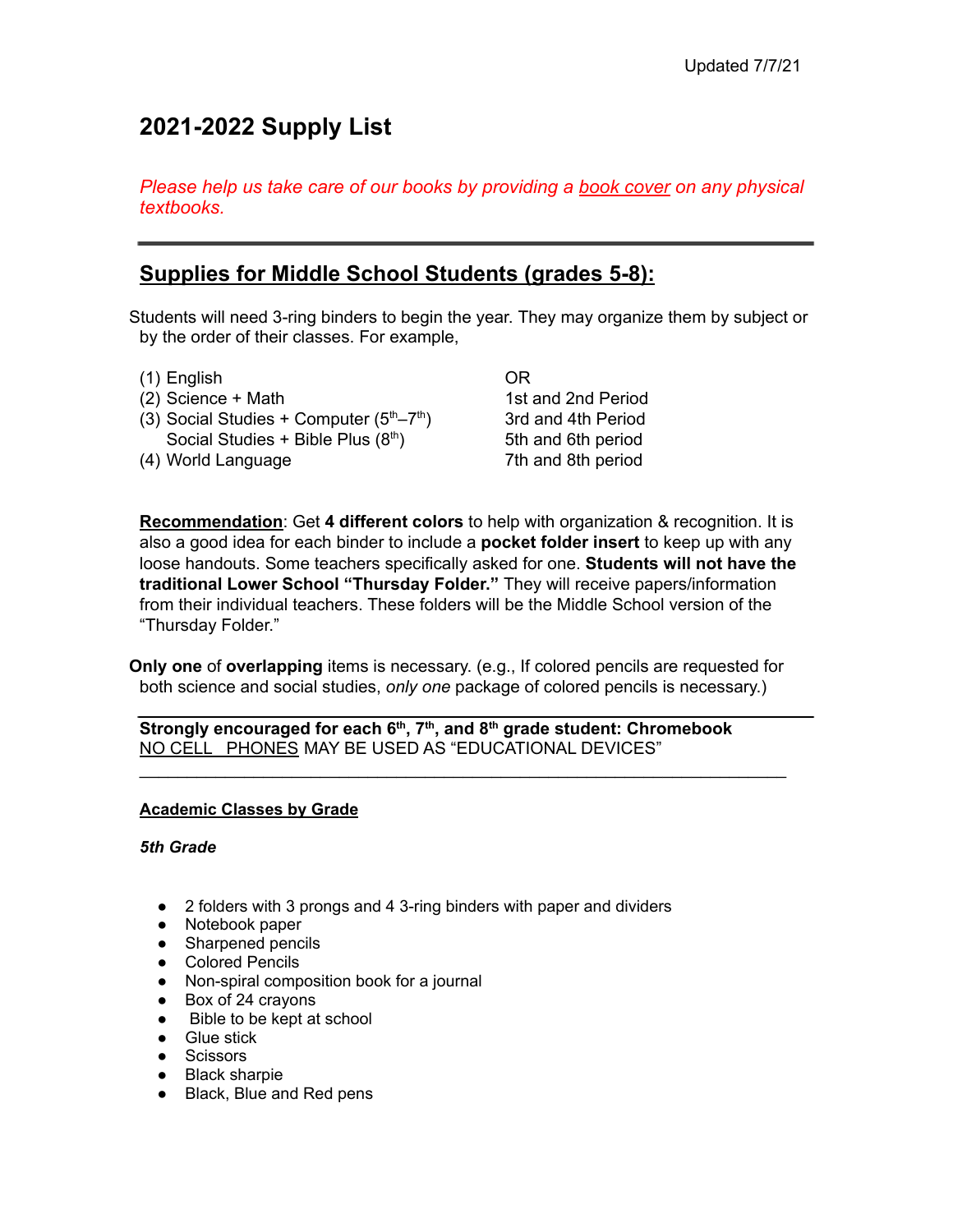- Full-size graph paper notebook OR loose leaf graph paper
- **Ruler**

# *6th Grade*

# **General**

Glue Sticks, sharpened pencils, colored pencils, black, blue and red pens, notebook paper, notebook pocket dividers, scissors

\*Binders can be shared and contain more than one subject unless specified

# **Science**

*1.* 3-ring binder with pockets or pocket dividers

#### **Social Studies**

1. 3-ring binder with pocket dividers

# **English**

- *1.* Three sections in a binder *(use only for English class)*
	- Label sections as follows:
	- Literature Handouts
	- **Writing**
	- Reading Log

#### **6th Grade Math**

- *1.* 3-ring binder with tab dividers
- *2.* Full-size graph paper notebook OR loose leaf graph paper
- 3. Calculator (Scientific)

#### **Bible Plus**

- 1. 1 folder with prongs and pockets (to be kept in Bible Plus class)
- 2. Non-spiral composition book for a journal
- 3. Bible to be kept at school

#### *7th Grade*

#### **General**

Glue Sticks, sharpened pencils, colored pencils, black, blue and red pens, notebook paper, notebook pocket dividers, scissors, a ruler with centimeters \*Binders can be shared and contain more than one subject unless specified

#### **English**

*1.* Four sections in a 3-ring *(Use only for English class)*

Label sections as follows: -Literature Unit Handouts -Reading Log -Vocabulary

# **Science**

*1.* 3-ring binder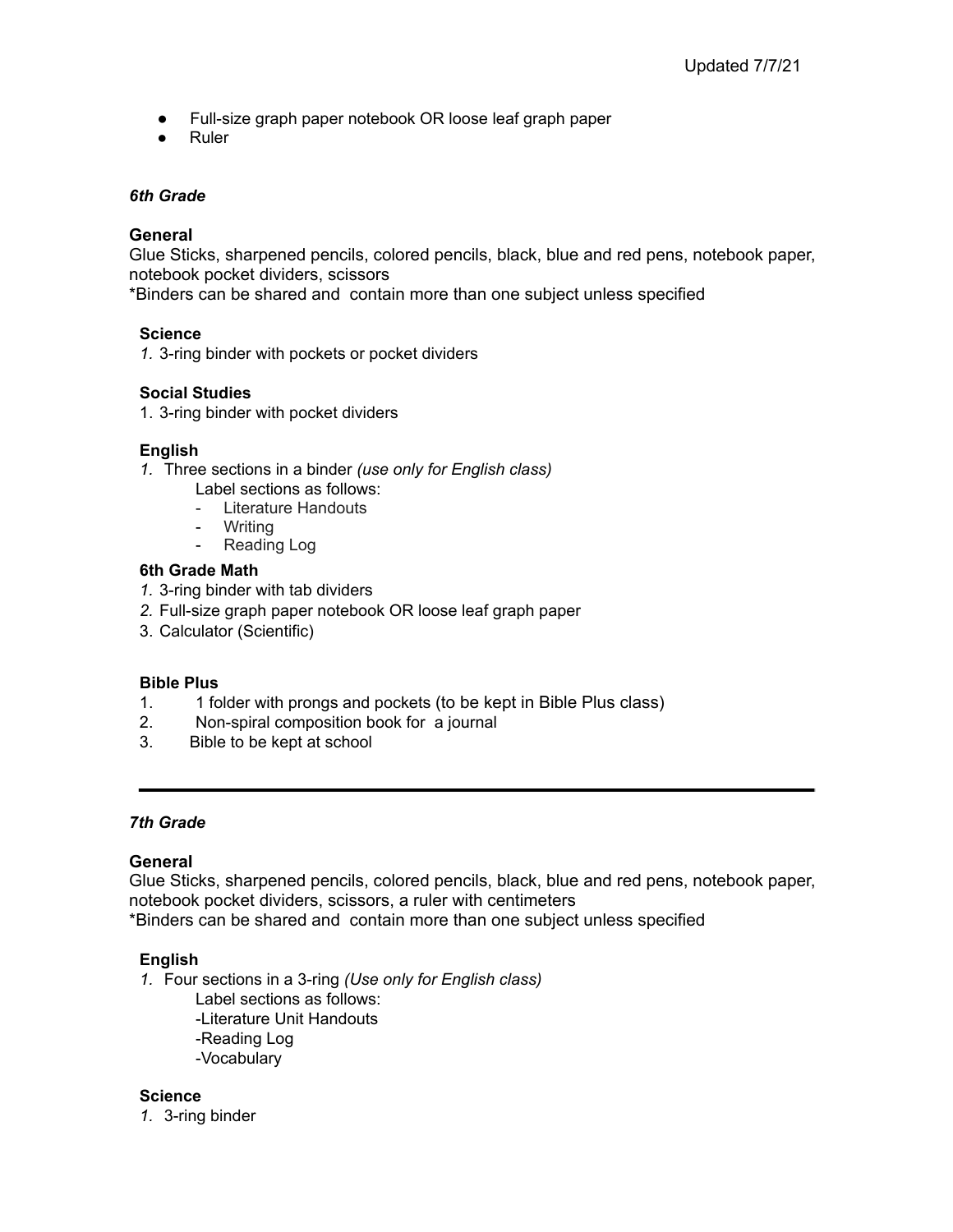# **7th Grade Pre-Algebra**

- 1. 3-ring binder with 3 tab dividers
- 2. Full-size graph paper notebook OR loose leaf graph paper
- 7. Calculator (Must have Trig Functions: Sine, Cosine, Tangent)

# **Algebra 1**

- 1. 3-ring binder with 3 tab dividers
- 2. Full-size graph paper notebook OR loose leaf graph paper
- 3. Graphing Calculator (Texas Instruments: TI-84)

# **Social Studies**

*1.* 3-ring binder

# *8th Grade*

# **General**

Glue Sticks, sharpened pencils, colored pencils, black, blue and red pens, notebook paper, notebook pocket dividers, scissors, a ruler with centimeters

# **Algebra 1**

- 1. 3-ring binder with 3 tab dividers
- 2. Spiral graph paper composition book
- 3. Graphing Calculator (Texas Instruments: TI-84)

#### **Geometry**

- 1. 3-ring binder with 3 tab dividers
- 2. Spiral graph paper composition book
- 3. Graphing Calculator (Texas Instruments: TI-84)
- 4. Bow Compass
- 5. Protractor

#### **Physical Science**

*1.* Section in a 3-ring binder w/loose leaf paper

#### **English**

1. Three ring binder with 3-4 dividers (use only for English class)

#### **Global Studies**

*1.* 3-ring binder

# **Bible Plus**

- *1.* 3-ring binder
- 2. Non-spiral composition book for a journal
- 3. 1 pkg of Post-it notes (any color)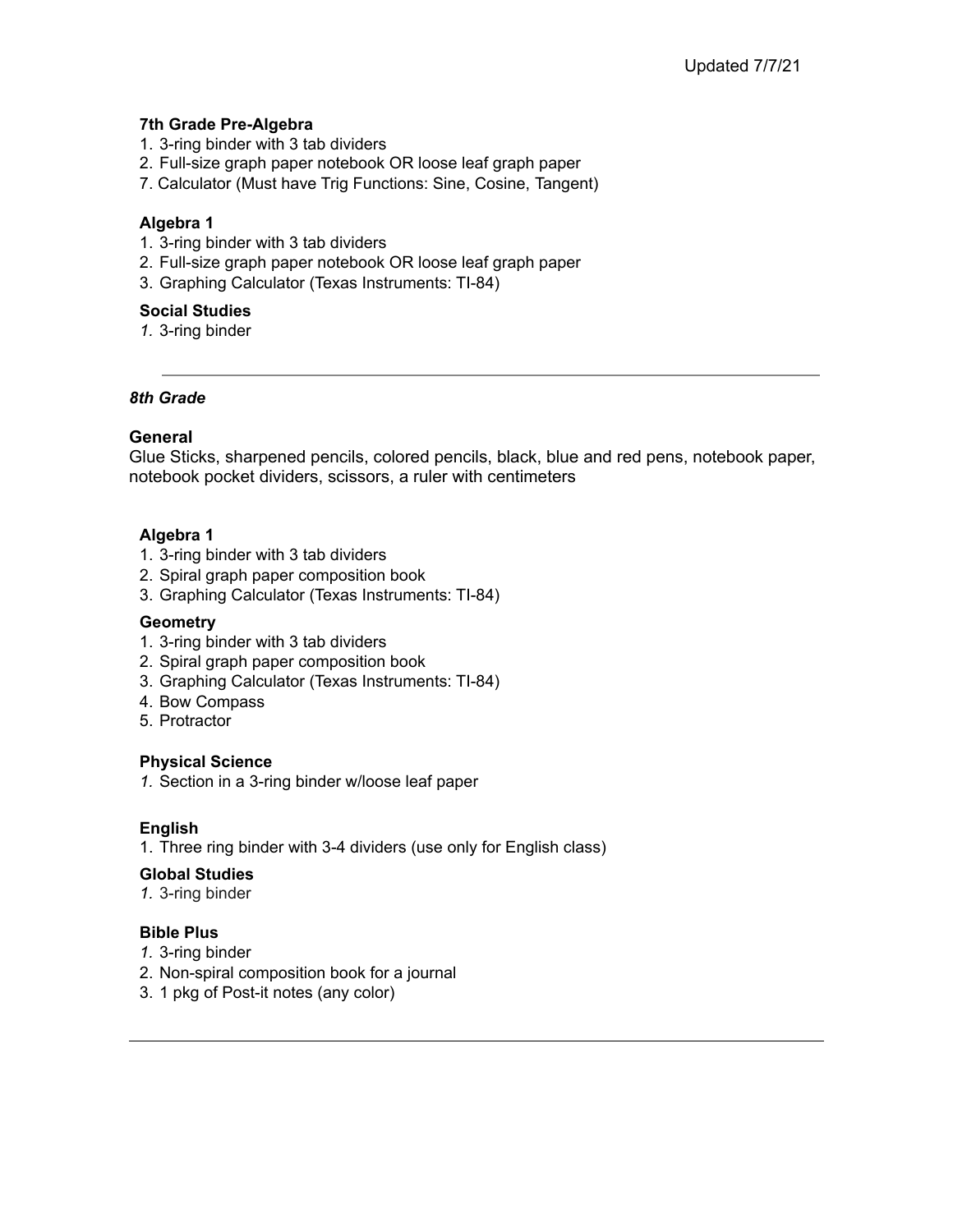#### **World Language**

#### **Spanish**

1. Ring Binder with five section dividers (labeled homework, vocab, sym talk, culture, and tests

#### **German**

1. Last year's language binder with all your vocab and dividers (or a simple new one with pockets and 4-6 dividers)

2. 1 -composition journal (heft) – No spirals

**Electives \*\*Note: Requesting an elective course does not guarantee your placement in it. Check schedule before purchasing supplies.**

**\_\_\_\_\_\_\_\_\_\_\_\_\_\_\_\_\_\_\_\_\_\_\_\_\_\_\_\_\_\_\_\_\_\_\_\_\_\_\_\_\_\_\_\_\_\_\_\_\_\_\_\_\_\_\_\_\_\_\_\_\_\_\_\_\_\_\_\_\_**

#### **Creative Writing**

Marble notebook Pencils & pens

#### **Computer**

Pocket folder with fasteners Ear buds or Headphones

#### **Dance**

Dance pants and provided T-shirt (If needing to purchase pants, please purchase black) (Additional PE shirts will be available for purchase in the spirit store.)

#### **Fitness**

Dark pants/shorts; light, provided PE shirt (Additional PE shirts will be available for purchase in the spirit store.)

#### **Art**

Art supplies will be purchased by the art teacher Art fee: \$25 will be invoiced

#### **Drama**

Composition book or spiral notebook

#### **Graphic Design**

Graphic Design supplies will be purchased by the teacher (Fee: \$20 will be invoiced)

#### **Band**

All Band students need the following in addition to their instrument:

-One black, one-inch, 3-ring binder with a clear plastic outside cover and pockets on the inside -Package of 8-12 clear page protectors for sheet music -A pencil kept in your instrument case at all times

#### **Band Books**:

5th & 6<sup>th</sup> Grade: Essential Elements Books 1 and Alfred Theory Book 1 7<sup>th</sup> Grade: Essential Elements Book 2